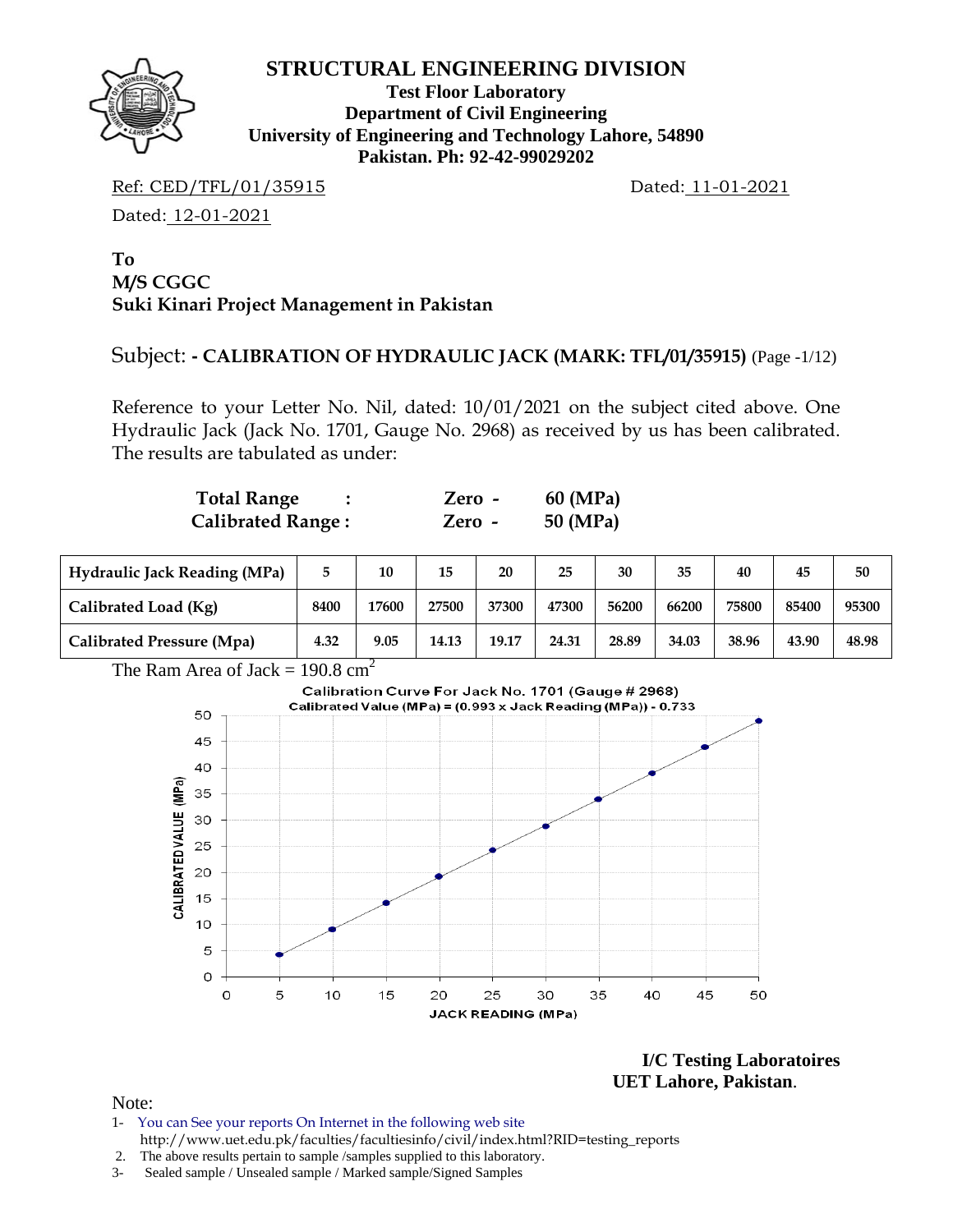

**Test Floor Laboratory Department of Civil Engineering University of Engineering and Technology Lahore, 54890 Pakistan. Ph: 92-42-99029202** 

Ref: CED/TFL/01/35915 Dated: 11-01-2021

Dated: 12-01-2021

### **To M/S CGGC Suki Kinari Project Management in Pakistan**

# Subject: **- CALIBRATION OF HYDRAULIC JACK (MARK: TFL/01/35915)** (Page -2/12)

Reference to your Letter No. Nil, dated: 10/01/2021 on the subject cited above. One Hydraulic Jack (Jack No. 1701, Gauge No. 2688) as received by us has been calibrated. The results are tabulated as under:

| <b>Total Range</b>       | Zero - | 60 (MPa) |
|--------------------------|--------|----------|
| <b>Calibrated Range:</b> | Zero - | 50 (MPa) |

| <b>Hydraulic Jack Reading (MPa)</b> |      | 10    | 15    | 20    | 25    | 30    | 35    | 40    | 45    | 50    |
|-------------------------------------|------|-------|-------|-------|-------|-------|-------|-------|-------|-------|
| Calibrated Load (Kg)                | 8000 | 17300 | 26500 | 35500 | 45400 | 55200 | 64900 | 74800 | 84200 | 94200 |
| Calibrated Pressure (Mpa)           | 4.11 | 8.89  | 13.62 | 18.25 | 23.34 | 28.37 | 33.36 | 38.45 | 43.28 | 48.42 |

The Ram Area of Jack =  $190.8 \text{ cm}^2$ 



- 1- You can See your reports On Internet in the following web site http://www.uet.edu.pk/faculties/facultiesinfo/civil/index.html?RID=testing\_reports
- 2. The above results pertain to sample /samples supplied to this laboratory.
- 3- Sealed sample / Unsealed sample / Marked sample/Signed Samples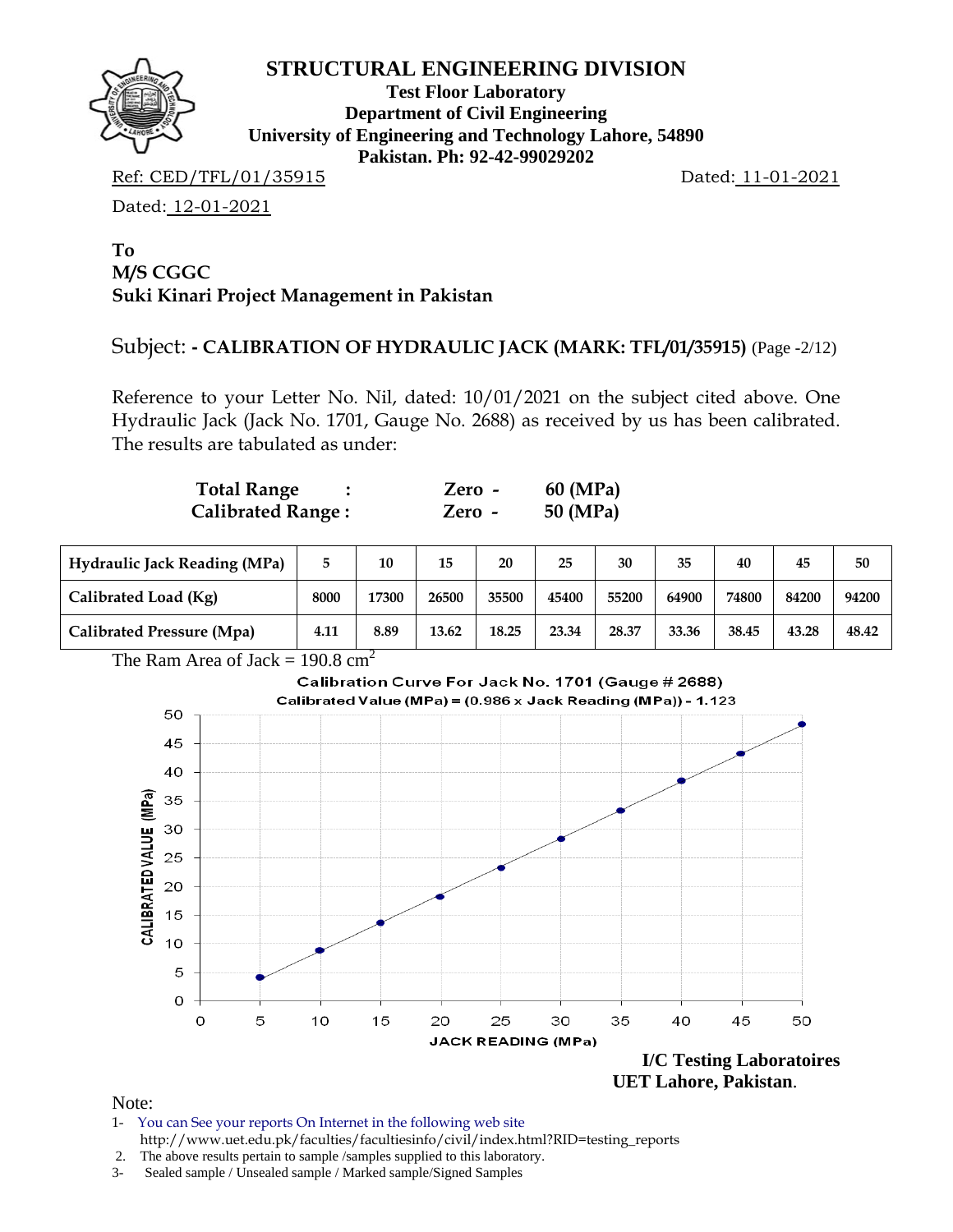

**Test Floor Laboratory Department of Civil Engineering University of Engineering and Technology Lahore, 54890 Pakistan. Ph: 92-42-99029202** 

Ref: CED/TFL/01/35915 Dated: 11-01-2021

Dated: 12-01-2021

### **To M/S CGGC Suki Kinari Project Management in Pakistan**

# Subject: **- CALIBRATION OF HYDRAULIC JACK (MARK: TFL/01/35915)** (Page -3/12)

Reference to your Letter No. Nil, dated: 10/01/2021 on the subject cited above. One Hydraulic Jack (Jack No. 1701, Gauge No. 2856) as received by us has been calibrated. The results are tabulated as under:

| <b>Total Range</b>       | Zero - | 60 (MPa) |
|--------------------------|--------|----------|
| <b>Calibrated Range:</b> | Zero - | 50 (MPa) |

| <b>Hydraulic Jack Reading (MPa)</b> |      | 10    | 15    | 20    | 25    | 30    | 35    | 40    | 45    | 50    |
|-------------------------------------|------|-------|-------|-------|-------|-------|-------|-------|-------|-------|
| Calibrated Load (Kg)                | 8100 | 17500 | 27200 | 36800 | 46600 | 56200 | 66200 | 75700 | 85200 | 95100 |
| Calibrated Pressure (Mpa)           | 4.16 | 8.99  | 13.98 | 18.91 | 23.95 | 28.89 | 34.03 | 38.91 | 43.79 | 48.88 |





Note:

1- You can See your reports On Internet in the following web site http://www.uet.edu.pk/faculties/facultiesinfo/civil/index.html?RID=testing\_reports

3- Sealed sample / Unsealed sample / Marked sample/Signed Samples

 <sup>2.</sup> The above results pertain to sample /samples supplied to this laboratory.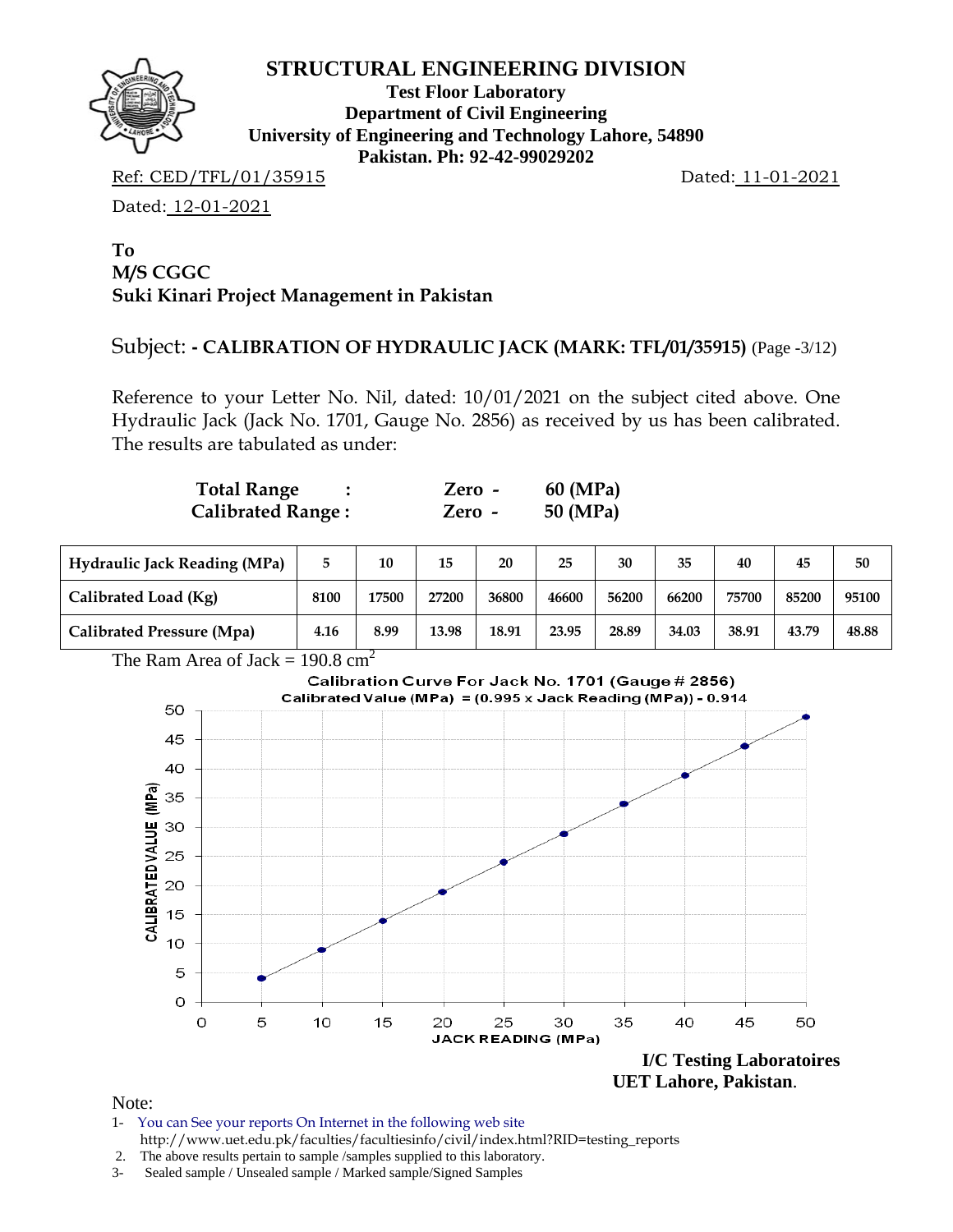

**Test Floor Laboratory Department of Civil Engineering University of Engineering and Technology Lahore, 54890 Pakistan. Ph: 92-42-99029202** 

Ref: CED/TFL/01/35915 Dated: 11-01-2021

Dated: 12-01-2021

### **To M/S CGGC Suki Kinari Project Management in Pakistan**

### Subject: **- CALIBRATION OF HYDRAULIC JACK (MARK: TFL/01/35915)** (Page -4/12)

Reference to your Letter No. Nil, dated: 10/01/2021 on the subject cited above. One Hydraulic Jack (Jack No. 1701, Gauge No. 2694) as received by us has been calibrated. The results are tabulated as under:

| <b>Total Range</b>       | Zero - | 60 (MPa) |
|--------------------------|--------|----------|
| <b>Calibrated Range:</b> | Zero - | 50 (MPa) |

| <b>Hydraulic Jack Reading (MPa)</b> |      | 10    | 15    | 20    | 25    | 30    | 35    | 40    | 45    | 50    |
|-------------------------------------|------|-------|-------|-------|-------|-------|-------|-------|-------|-------|
| Calibrated Load (Kg)                | 7300 | 16600 | 26100 | 35400 | 44800 | 55000 | 64900 | 74400 | 84100 | 94200 |
| Calibrated Pressure (Mpa)           | 3.75 | 8.53  | 13.42 | 18.20 | 23.03 | 28.27 | 33.36 | 38.24 | 43.23 | 48.42 |

The Ram Area of Jack =  $190.8 \text{ cm}^2$ 



**I/C Testing Laboratoires UET Lahore, Pakistan**.

- 1- You can See your reports On Internet in the following web site http://www.uet.edu.pk/faculties/facultiesinfo/civil/index.html?RID=testing\_reports
- 2. The above results pertain to sample /samples supplied to this laboratory.
- 3- Sealed sample / Unsealed sample / Marked sample/Signed Samples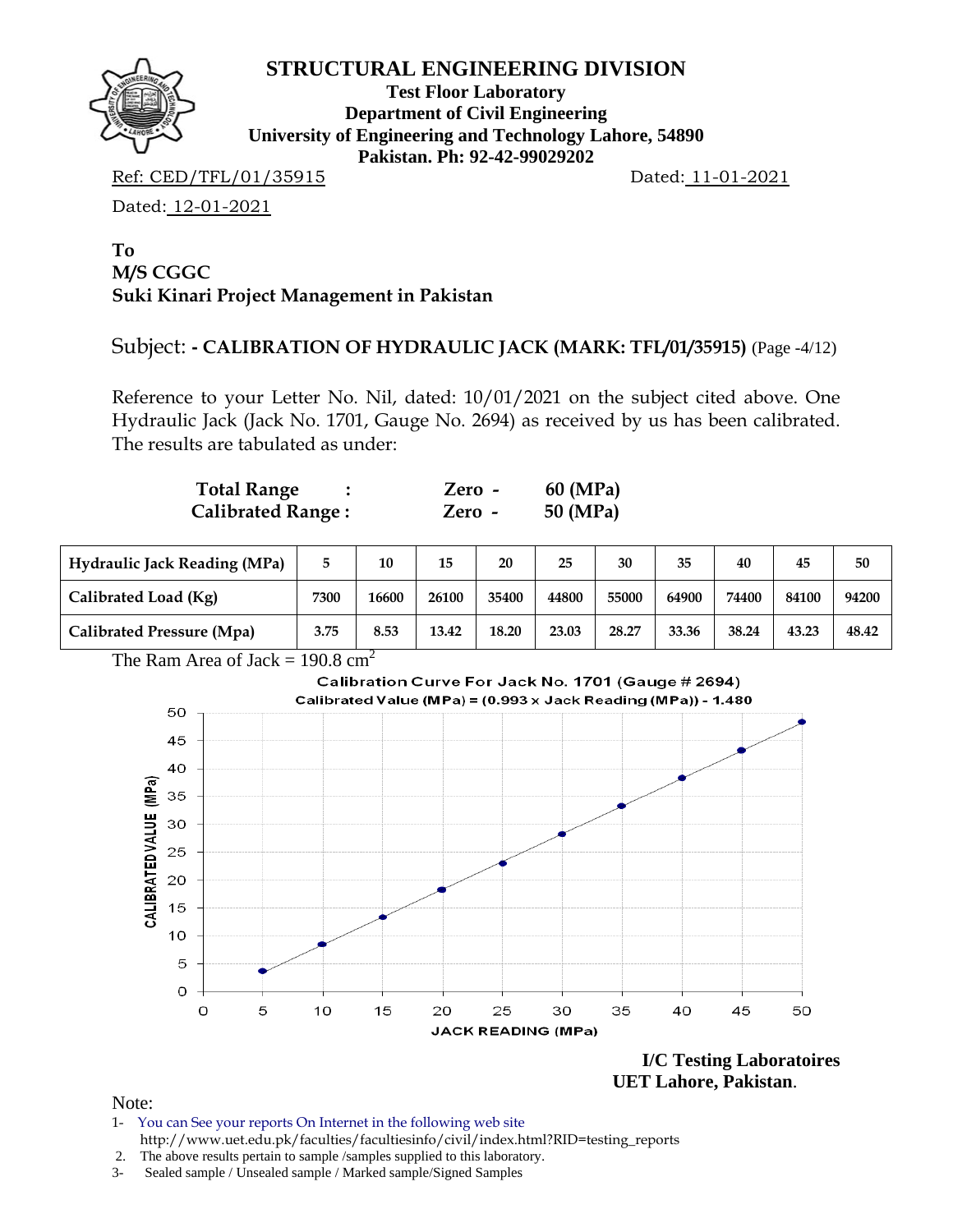

**Test Floor Laboratory Department of Civil Engineering University of Engineering and Technology Lahore, 54890 Pakistan. Ph: 92-42-99029202** 

Ref: CED/TFL/01/35915 Dated: 11-01-2021

Dated: 12-01-2021

### **To M/S CGGC Suki Kinari Project Management in Pakistan**

# Subject: **- CALIBRATION OF HYDRAULIC JACK (MARK: TFL/01/35915)** (Page -5/12)

Reference to your Letter No. Nil, dated: 10/01/2021 on the subject cited above. One Hydraulic Jack (Jack No. 1411, Gauge No. 2856) as received by us has been calibrated. The results are tabulated as under:

| <b>Total Range</b>       | Zero - | 60 (MPa) |
|--------------------------|--------|----------|
| <b>Calibrated Range:</b> | Zero - | 50 (MPa) |

| <b>Hydraulic Jack Reading (MPa)</b> |      | 10    | 15    | 20    | 25    | 30    | 35    | 40    | 45    | 50    |
|-------------------------------------|------|-------|-------|-------|-------|-------|-------|-------|-------|-------|
| Calibrated Load (Kg)                | 8500 | 17700 | 27500 | 36700 | 46400 | 56000 | 65900 | 75300 | 85200 | 95100 |
| Calibrated Pressure (Mpa)           | 4.37 | 9.10  | 14.13 | 18.86 | 23.85 | 28.78 | 33.87 | 38.70 | 43.79 | 48.88 |

The Ram Area of Jack =  $190.8 \text{ cm}^2$ 



**I/C Testing Laboratoires UET Lahore, Pakistan**.

- 1- You can See your reports On Internet in the following web site http://www.uet.edu.pk/faculties/facultiesinfo/civil/index.html?RID=testing\_reports
- 2. The above results pertain to sample /samples supplied to this laboratory.
- 3- Sealed sample / Unsealed sample / Marked sample/Signed Samples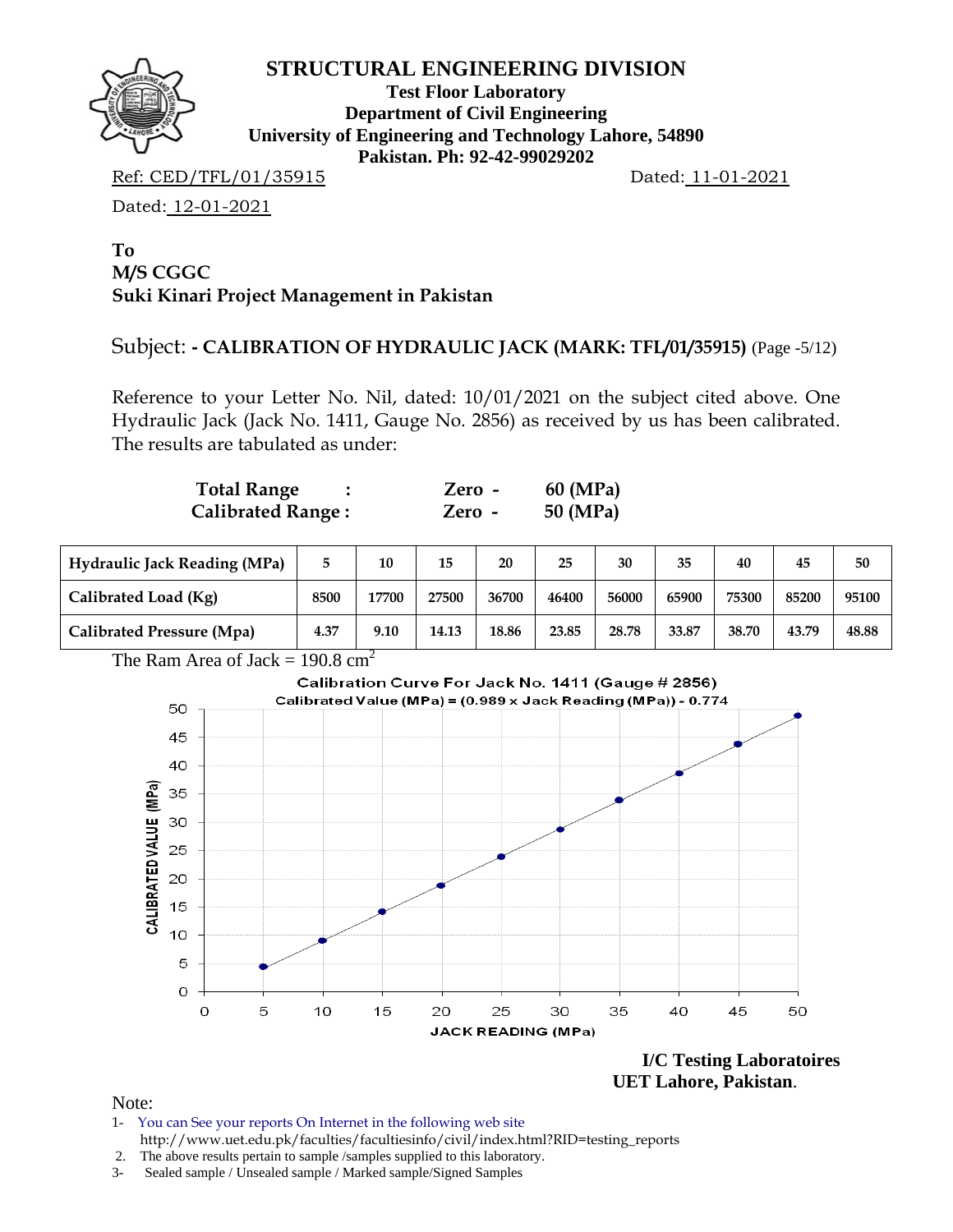

**Test Floor Laboratory Department of Civil Engineering University of Engineering and Technology Lahore, 54890 Pakistan. Ph: 92-42-99029202** 

Ref: CED/TFL/01/35915 Dated: 11-01-2021

Dated: 12-01-2021

### **To M/S CGGC Suki Kinari Project Management in Pakistan**

# Subject: **- CALIBRATION OF HYDRAULIC JACK (MARK: TFL/01/35915)** (Page -6/12)

Reference to your Letter No. Nil, dated: 10/01/2021 on the subject cited above. One Hydraulic Jack (Jack No. 1411, Gauge No. 2694) as received by us has been calibrated. The results are tabulated as under:

| <b>Total Range</b>       | Zero - | 60 (MPa) |
|--------------------------|--------|----------|
| <b>Calibrated Range:</b> | Zero - | 50 (MPa) |

| <b>Hydraulic Jack Reading (MPa)</b> |      | 10    | 15    | 20    | 25    | 30    | 35    | 40    | 45    | 50    |
|-------------------------------------|------|-------|-------|-------|-------|-------|-------|-------|-------|-------|
| Calibrated Load (Kg)                | 7300 | 16300 | 25800 | 35500 | 44500 | 54700 | 64600 | 74100 | 84000 | 93300 |
| Calibrated Pressure (Mpa)           | 3.75 | 8.38  | 13.26 | 18.25 | 22.87 | 28.12 | 33.20 | 38.09 | 43.18 | 47.96 |





 **UET Lahore, Pakistan**.

- 1- You can See your reports On Internet in the following web site http://www.uet.edu.pk/faculties/facultiesinfo/civil/index.html?RID=testing\_reports
- 2. The above results pertain to sample /samples supplied to this laboratory.
- 3- Sealed sample / Unsealed sample / Marked sample/Signed Samples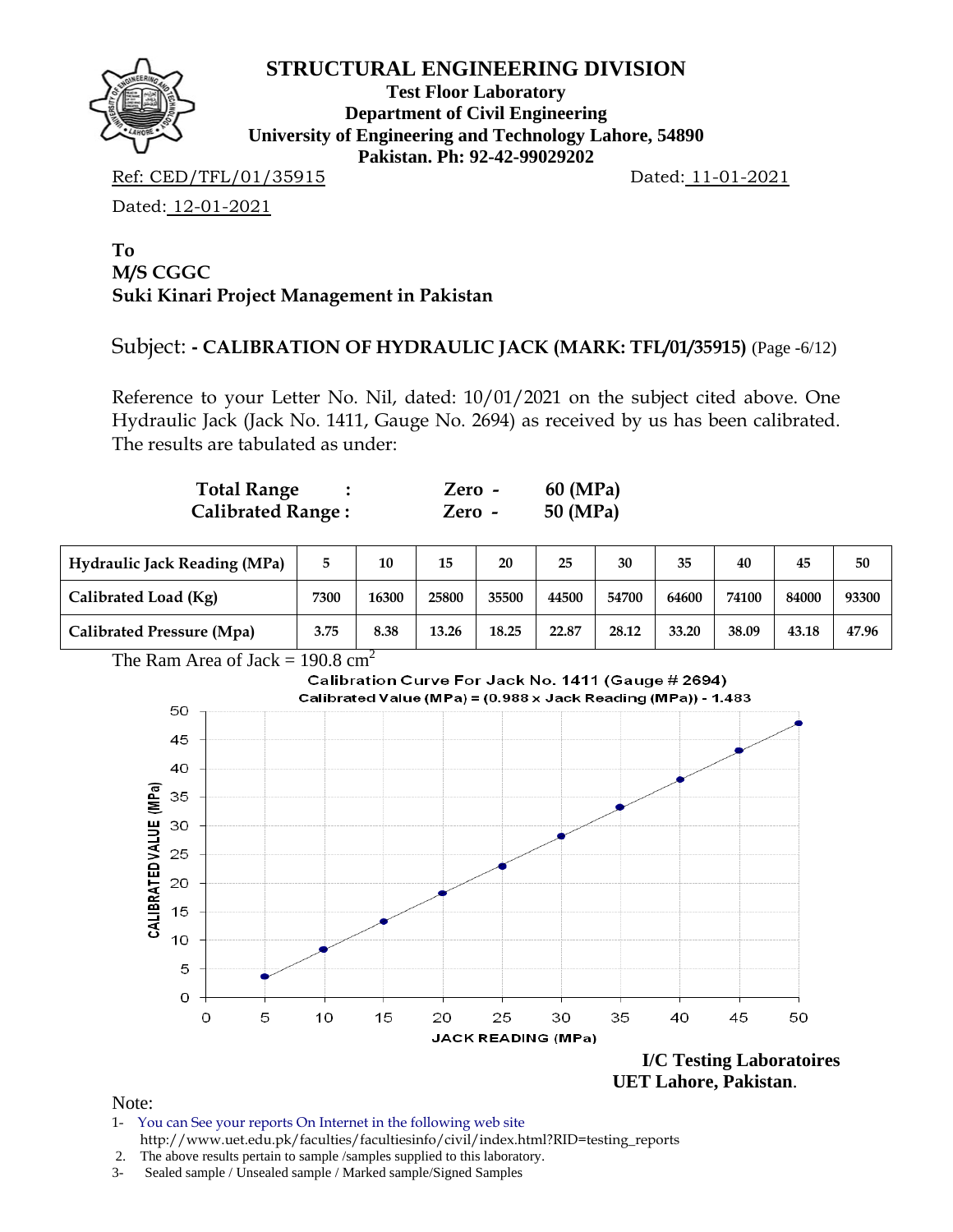

**Test Floor Laboratory Department of Civil Engineering University of Engineering and Technology Lahore, 54890 Pakistan. Ph: 92-42-99029202** 

Ref: CED/TFL/01/35915 Dated: 11-01-2021

Dated: 12-01-2021

### **To M/S CGGC Suki Kinari Project Management in Pakistan**

# Subject: **- CALIBRATION OF HYDRAULIC JACK (MARK: TFL/01/35915)** (Page -7/12)

Reference to your Letter No. Nil, dated: 10/01/2021 on the subject cited above. One Hydraulic Jack (Jack No. 1411, Gauge No. 2968) as received by us has been calibrated. The results are tabulated as under:

| <b>Total Range</b>       | Zero - | 60 (MPa) |
|--------------------------|--------|----------|
| <b>Calibrated Range:</b> | Zero - | 50 (MPa) |

| <b>Hydraulic Jack Reading (MPa)</b> |      | 10    | 15    | 20    | 25    | 30    | 35    | 40    | 45    | 50    |
|-------------------------------------|------|-------|-------|-------|-------|-------|-------|-------|-------|-------|
| Calibrated Load (Kg)                | 8700 | 17700 | 27700 | 36700 | 46300 | 56000 | 66000 | 75300 | 85100 | 95100 |
| <b>Calibrated Pressure (Mpa)</b>    | 4.47 | 9.10  | 14.24 | 18.86 | 23.80 | 28.78 | 33.92 | 38.70 | 43.74 | 48.88 |





**I/C Testing Laboratoires UET Lahore, Pakistan**.

- 1- You can See your reports On Internet in the following web site http://www.uet.edu.pk/faculties/facultiesinfo/civil/index.html?RID=testing\_reports
- 2. The above results pertain to sample /samples supplied to this laboratory.
- 3- Sealed sample / Unsealed sample / Marked sample/Signed Samples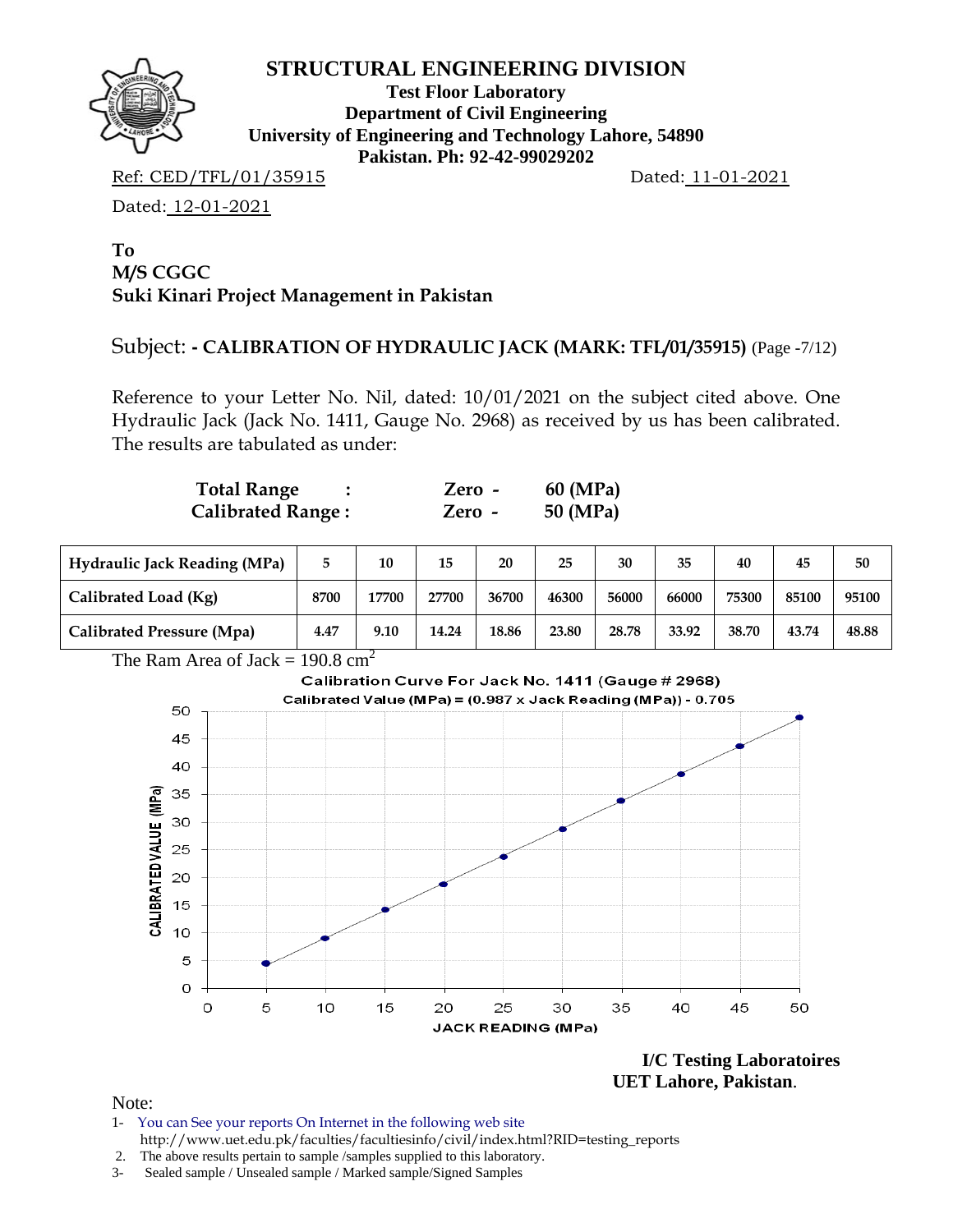

**Test Floor Laboratory Department of Civil Engineering University of Engineering and Technology Lahore, 54890 Pakistan. Ph: 92-42-99029202** 

Ref: CED/TFL/01/35915 Dated: 11-01-2021

Dated: 12-01-2021

### **To M/S CGGC Suki Kinari Project Management in Pakistan**

### Subject: **- CALIBRATION OF HYDRAULIC JACK (MARK: TFL/01/35915)** (Page -8/12)

Reference to your Letter No. Nil, dated: 10/01/2021 on the subject cited above. One Hydraulic Jack (Jack No. 1411, Gauge No. 2688) as received by us has been calibrated. The results are tabulated as under:

| <b>Total Range</b>       | Zero - | 60 (MPa) |
|--------------------------|--------|----------|
| <b>Calibrated Range:</b> | Zero - | 50 (MPa) |

| <b>Hydraulic Jack Reading (MPa)</b> |      | 10    | 15    | 20    | 25    | 30    | 35    | 40    | 45    | 50    |
|-------------------------------------|------|-------|-------|-------|-------|-------|-------|-------|-------|-------|
| Calibrated Load (Kg)                | 8100 | 17100 | 26900 | 35800 | 45300 | 55200 | 64700 | 74500 | 84000 | 93900 |
| Calibrated Pressure (Mpa)           | 4.16 | 8.79  | 13.83 | 18.40 | 23.28 | 28.37 | 33.26 | 38.29 | 43.18 | 48.26 |





**I/C Testing Laboratoires UET Lahore, Pakistan**.

- 1- You can See your reports On Internet in the following web site http://www.uet.edu.pk/faculties/facultiesinfo/civil/index.html?RID=testing\_reports
- 2. The above results pertain to sample /samples supplied to this laboratory.
- 3- Sealed sample / Unsealed sample / Marked sample/Signed Samples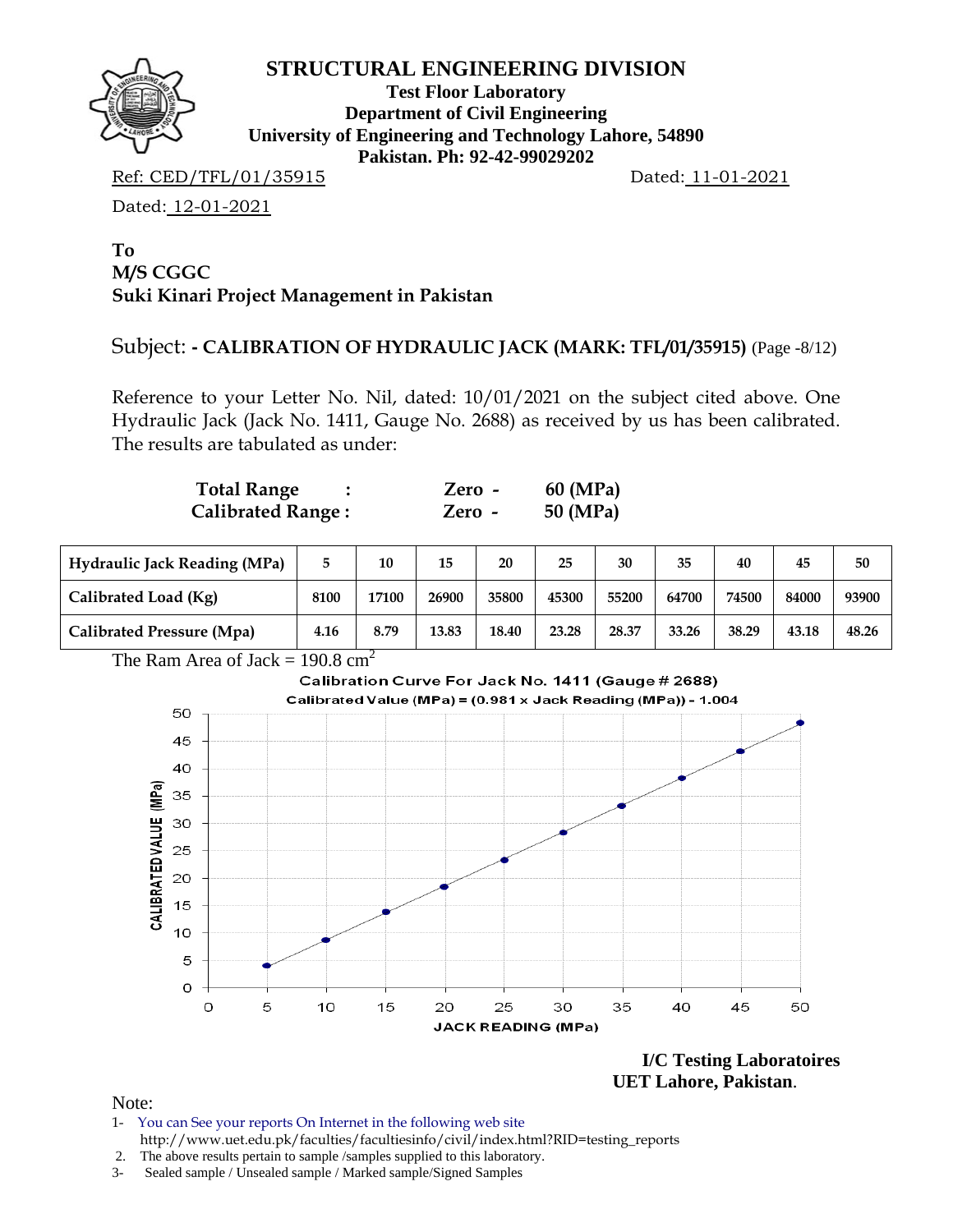

**Test Floor Laboratory Department of Civil Engineering University of Engineering and Technology Lahore, 54890 Pakistan. Ph: 92-42-99029202** 

Ref: CED/TFL/01/35915 Dated: 11-01-2021

Dated: 12-01-2021

#### **To M/S CGGC Suki Kinari Project Management in Pakistan**

# Subject: **- CALIBRATION OF HYDRAULIC JACK (MARK: TFL/01/35915)** (Page -9/12)

Reference to your Letter No. Nil, dated: 10/01/2021 on the subject cited above. One Hydraulic Jack (Jack No. 1135, Gauge No. 2968) as received by us has been calibrated. The results are tabulated as under:

| <b>Total Range</b>       | Zero - | 60 (MPa) |
|--------------------------|--------|----------|
| <b>Calibrated Range:</b> | Zero - | 50 (MPa) |

| <b>Hydraulic Jack Reading (MPa)</b> |      | 10    | 15    | 20    | 25    | 30    | 35    | 40    | 45    | 50    |
|-------------------------------------|------|-------|-------|-------|-------|-------|-------|-------|-------|-------|
| Calibrated Load (Kg)                | 8200 | 17600 | 27800 | 37000 | 46800 | 56400 | 66300 | 76000 | 85600 | 95300 |
| Calibrated Pressure (Mpa)           | 4.21 | 9.05  | 14.29 | 19.02 | 24.05 | 28.99 | 34.08 | 39.06 | 44.00 | 48.98 |

The Ram Area of Jack =  $190.8 \text{ cm}^2$ 



**I/C Testing Laboratoires UET Lahore, Pakistan**.

- 1- You can See your reports On Internet in the following web site http://www.uet.edu.pk/faculties/facultiesinfo/civil/index.html?RID=testing\_reports
- 2. The above results pertain to sample /samples supplied to this laboratory.
- 3- Sealed sample / Unsealed sample / Marked sample/Signed Samples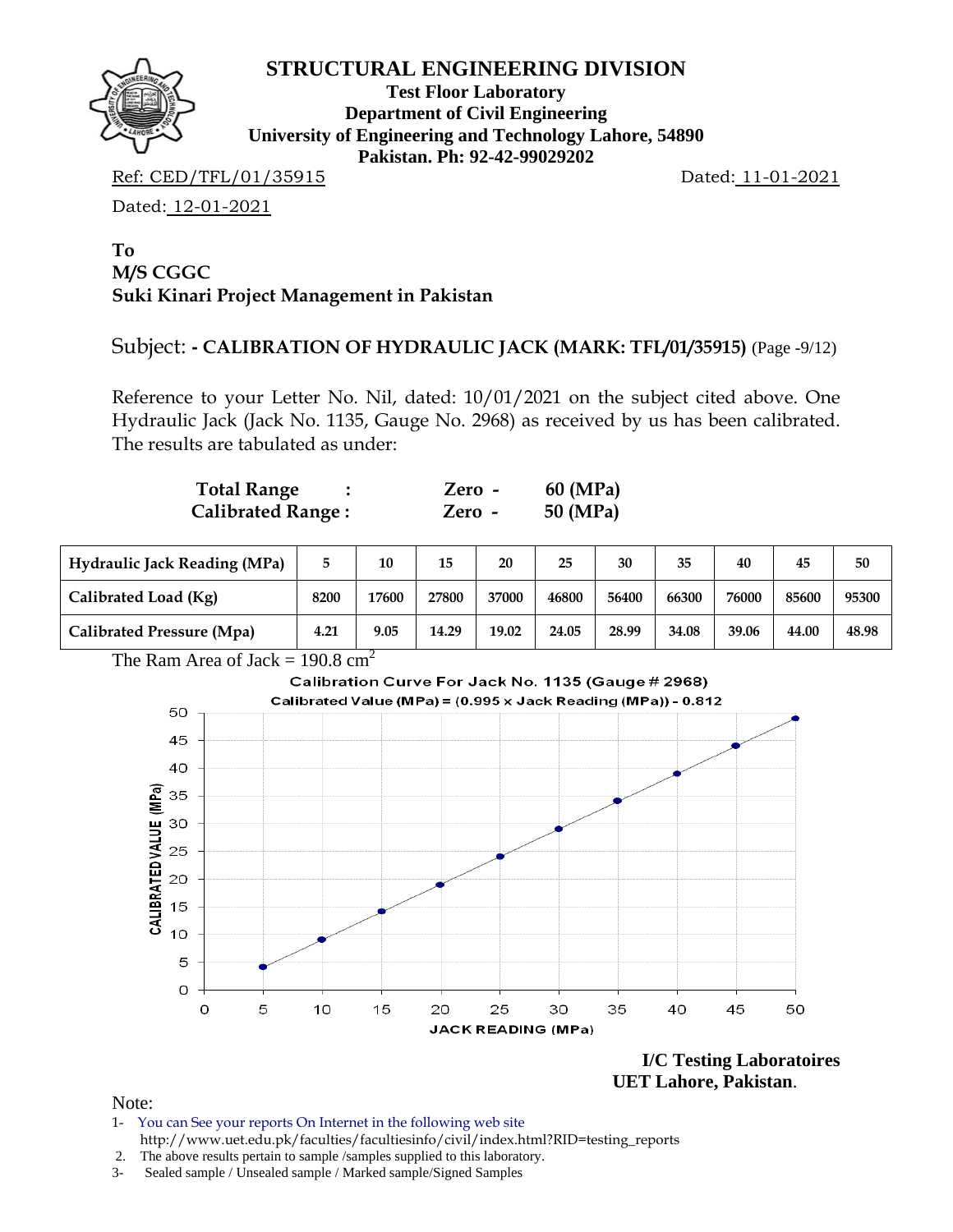

**Test Floor Laboratory Department of Civil Engineering University of Engineering and Technology Lahore, 54890 Pakistan. Ph: 92-42-99029202** 

Ref: CED/TFL/01/35915 Dated: 11-01-2021

Dated: 12-01-2021

### **To M/S CGGC Suki Kinari Project Management in Pakistan**

# Subject: **- CALIBRATION OF HYDRAULIC JACK (MARK: TFL/01/35915)** (Page - 10/12)

Reference to your Letter No. Nil, dated: 10/01/2021 on the subject cited above. One Hydraulic Jack (Jack No. 1135, Gauge No. 2688) as received by us has been calibrated. The results are tabulated as under:

| <b>Total Range</b>       | Zero -   | 60 (MPa) |
|--------------------------|----------|----------|
| <b>Calibrated Range:</b> | $Zero -$ | 50 (MPa) |

| <b>Hydraulic Jack Reading (MPa)</b> |      | 10    | 15    | 20    | 25    | 30    | 35    | 40    | 45    | 50    |
|-------------------------------------|------|-------|-------|-------|-------|-------|-------|-------|-------|-------|
| Calibrated Load (Kg)                | 8000 | 17200 | 26300 | 35600 | 45200 | 55000 | 64700 | 74400 | 84200 | 94200 |
| <b>Calibrated Pressure (Mpa)</b>    | 4.11 | 8.84  | 13.52 | 18.30 | 23.23 | 28.27 | 33.26 | 38.24 | 43.28 | 48.42 |

The Ram Area of Jack =  $190.8 \text{ cm}^2$ 



 **UET Lahore, Pakistan**.

- 1- You can See your reports On Internet in the following web site http://www.uet.edu.pk/faculties/facultiesinfo/civil/index.html?RID=testing\_reports
- 2. The above results pertain to sample /samples supplied to this laboratory.
- 3- Sealed sample / Unsealed sample / Marked sample/Signed Samples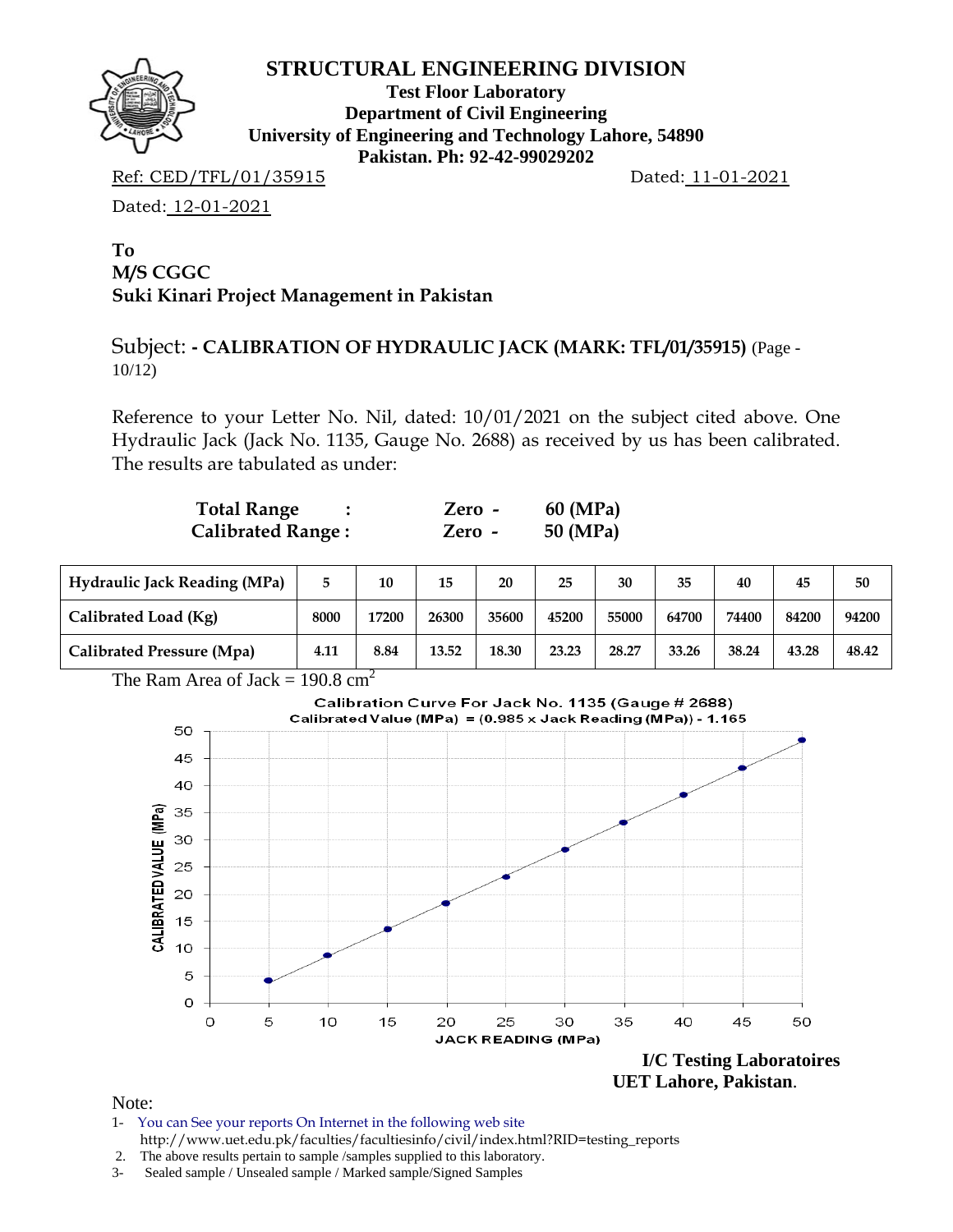

**Test Floor Laboratory Department of Civil Engineering University of Engineering and Technology Lahore, 54890 Pakistan. Ph: 92-42-99029202** 

Ref: CED/TFL/01/35915 Dated: 11-01-2021

Dated: 12-01-2021

### **To M/S CGGC Suki Kinari Project Management in Pakistan**

# Subject: **- CALIBRATION OF HYDRAULIC JACK (MARK: TFL/01/35915)** (Page - 11/12)

Reference to your Letter No. Nil, dated: 10/01/2021 on the subject cited above. One Hydraulic Jack (Jack No. 1135, Gauge No. 2856) as received by us has been calibrated. The results are tabulated as under:

| <b>Total Range</b>       | Zero -   | 60 (MPa) |
|--------------------------|----------|----------|
| <b>Calibrated Range:</b> | $Zero -$ | 50 (MPa) |

| <b>Hydraulic Jack Reading (MPa)</b> | 5.   | 10    | 15    | 20    | 25    | 30    | 35    | 40    | 45    | 50    |
|-------------------------------------|------|-------|-------|-------|-------|-------|-------|-------|-------|-------|
| Calibrated Load (Kg)                | 8100 | 17400 | 27300 | 36400 | 46100 | 56100 | 65500 | 75200 | 85100 | 95100 |
| Calibrated Pressure (Mpa)           | 4.16 | 8.94  | 14.03 | 18.71 | 23.70 | 28.84 | 33.67 | 38.65 | 43.74 | 48.88 |





 **UET Lahore, Pakistan**.

- 1- You can See your reports On Internet in the following web site http://www.uet.edu.pk/faculties/facultiesinfo/civil/index.html?RID=testing\_reports
- 2. The above results pertain to sample /samples supplied to this laboratory.
- 3- Sealed sample / Unsealed sample / Marked sample/Signed Samples